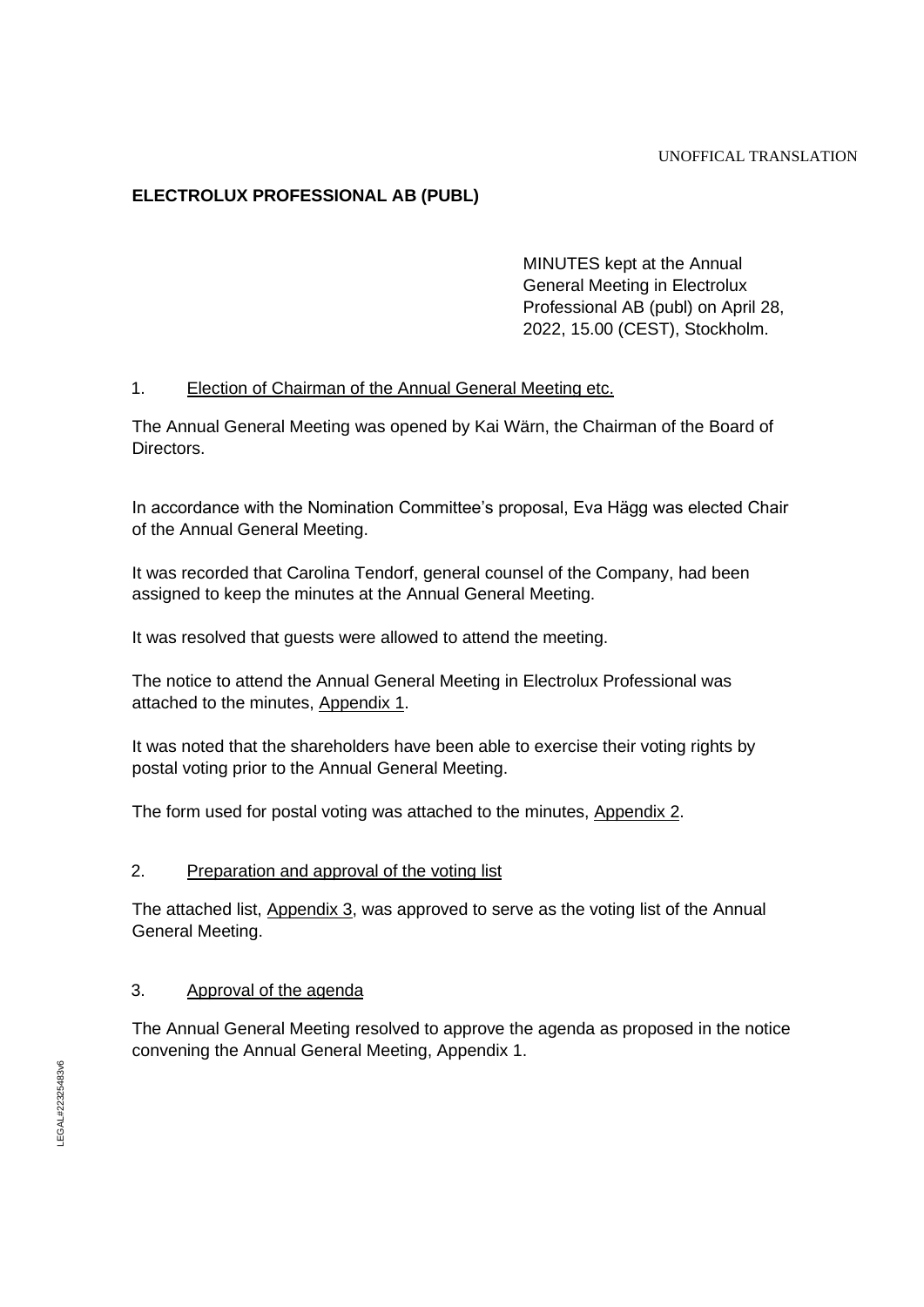### 4. Election of minutes-checkers

Suzanne Sandler, Handelsbanken Funds and William McKechnie, Alecta were appointed to approve the minutes, in addition to the Chair.

### 5. Determination as to whether the meeting has been properly convened

The Annual General Meeting was declared duly convened.

It was recorded that the notice convening the Annual General Meeting had been available on Electrolux Professional's website since March 22, 2022 and in "Post- och Inrikes Tidningar" on March 25, 2022. An announcement to the effect that the notice had been published was made in Svenska Dagbladet on March 25, 2022.

6. Presentation of the annual report and the audit report as well as the consolidated accounts and the group audit report, the remuneration report as well as the statement of the auditor regarding the application of guidelines for remuneration which have applied since the previous Annual General Meeting.

The annual report and the consolidated accounts for 2021 as well as the auditor's report for the Company and for the Group for 2021, the remuneration report together with the auditor's statement whether the guidelines for remuneration have been complied with, were presented, Appendices 4-6.

The Chairman of the Board Kai Wärn gave a speech on the work of the Board of Directors.

The Authorized Auditor Jan Berntsson gave an account of the audit work in 2021 and then presented the conclusions of the auditor's report for the year 2021.

### 7. Speech by the Managing Director

The Managing Director, Alberto Zanata, gave his speech.

Thereafter questions were asked, which the Managing Director replied to.

## 8. Resolution on adoption of the profit and loss account and the balance sheet as well as the consolidated profit and loss account and the consolidated balance sheet

The income statement and the balance sheet as well as the consolidated income statement and the consolidated balance sheet included in the annual report were adopted in accordance with the Auditor's recommendation, Appendix 4.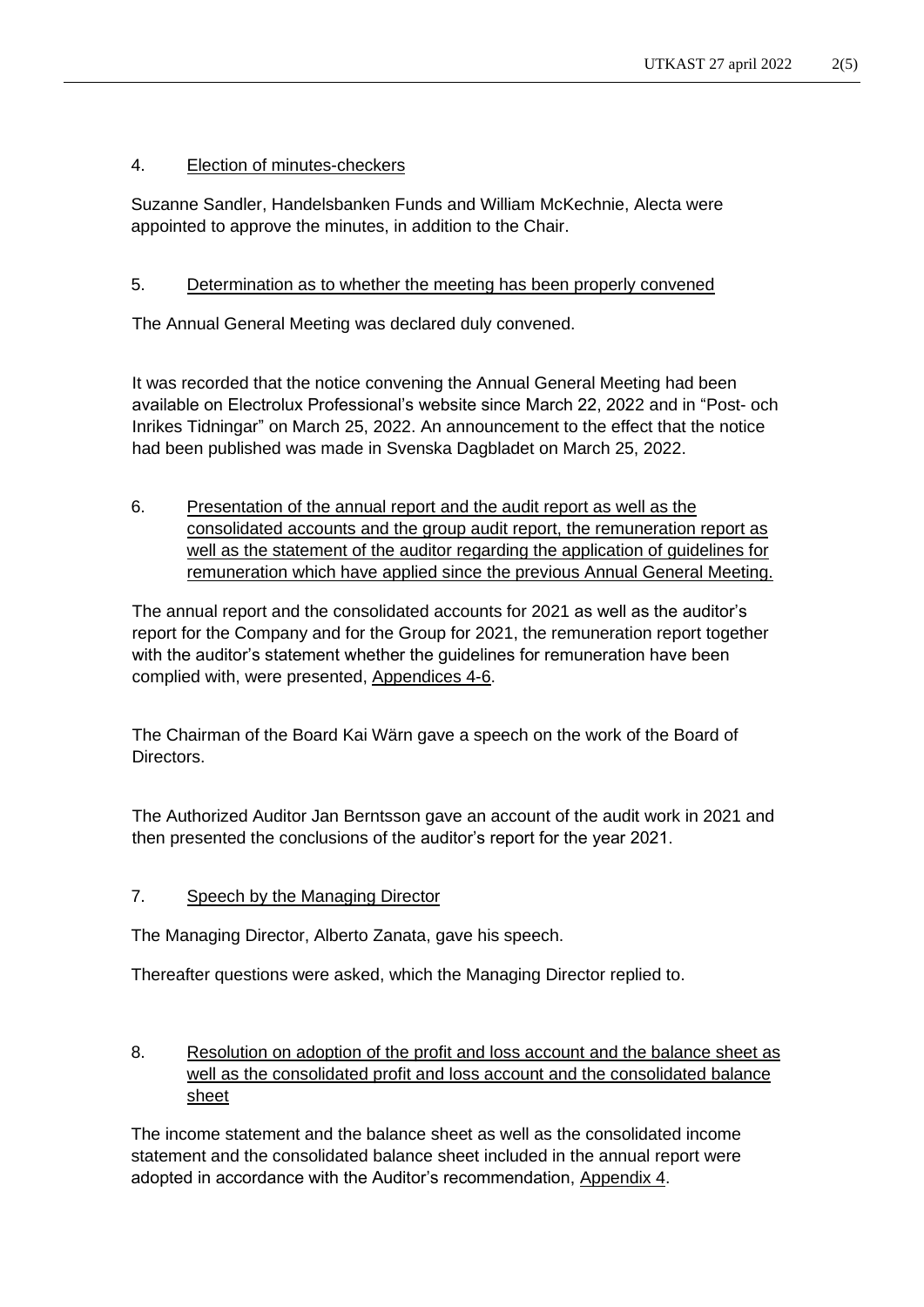## 9. Resolution on dispositions in respect of the Company's profit or loss in accordance with the adopted balance sheet

The Annual General Meeting resolved in accordance with the Board of Directors' proposal, Appendix 7, that a dividend of SEK 0.50 per share should be distributed for the financial year 2021 and that the retained earnings should be carried forward. The Annual General Meeting resolved that the record date should be May 2, 2022.

# 10. Resolution on discharge of liability of the directors of the Board and the Managing Director

The directors of the Board and the Managing Director were discharged from liability for the administration for 2021, in accordance with the Auditor's recommendation. It was noted that the directors of the Board and the Managing Director did not take part in this decision.

## 11. Determination of the number of Directors and Deputy Directors

The Nomination Committee´s work and its proposals to the Annual General Meeting on items 11-14 was presented by Petra Hedengran the Chairman of the Nomination Committee.

The Annual General Meeting approved the Nomination Committee's proposal that the number of Directors should be seven and that no deputies should be appointed.

### 12. Determination of fees to the Board of Directors and the Auditor

It was determined in accordance with the Nomination Committee's proposal that the Directors' fees should be

- SEK 1,630,000 to the Chairman of the Board of Directors and SEK 545,000 to each of the other Directors appointed by the Annual General Meeting not employed by Electrolux Professional; and
- for committee work, to the members who are appointed by the Board of Directors; SEK 170,000 to the Chairman of the Audit Committee and SEK 110,000 to each of the other members of the Committee and SEK 110,000 to the Chairman of the Remuneration Committee and SEK 80,000 to each of the other members of the Committee.

It was noted that the Nomination Committee was of the opinion that the Directors appointed by the General Meeting shall hold shares in the company and that a shareholding of a Director after five years should correspond to the value of one gross annual fee, Appendix 8.

It was thereafter determined in accordance with the Nomination Committee's proposal that the Auditor's fee be paid as incurred, for the Auditor's term of office, on approved account.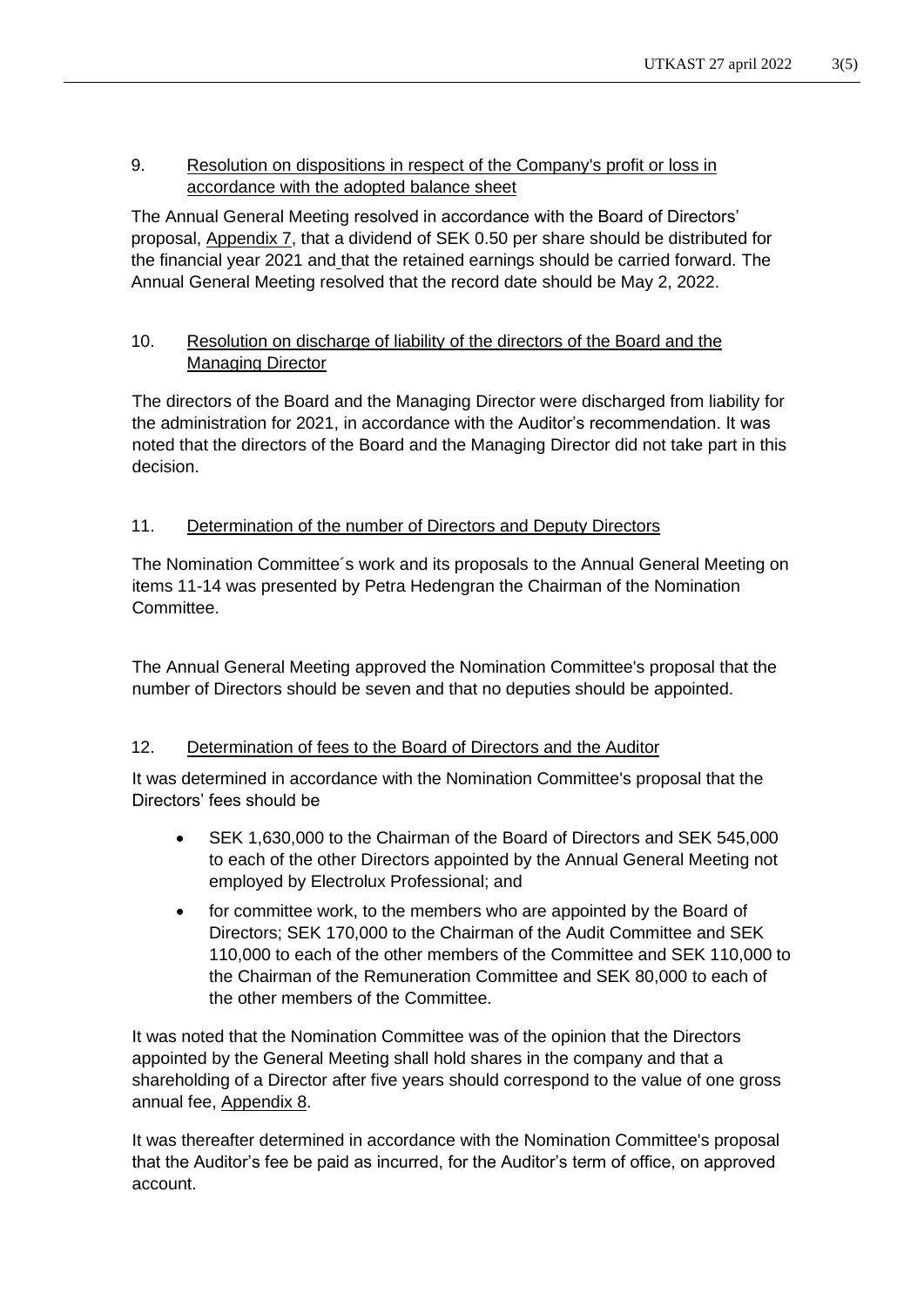### 13. Election of the Board of Directors and Chairman of the Board of Directors

It was recorded that the assignments held by the proposed Board members in other companies had been presented in the Nomination Committee's proposal, posted on the Company's website, Appendix 9, "The Nomination Committee's proposal for Board Members 2022".

The Annual General Meeting resolved on election of each of the proposed Board members under item 13 a)-13 g) as follows:

re-election of the Board members Kai Wärn, Katharine Clark, Lorna Donatone, Hans Ola Meyer, Daniel Nodhäll, Martine Snels, and Carsten Voigtländer for the period until the end of the next Annual General Meeting in accordance with the Nomination Committee's proposal.

The Annual General Meeting resolved, in accordance with the Nomination Committee's proposal to re-elect Kai Wärn as Chairman of the Board for the period until the end of the next Annual General Meeting.

It was noted that employee representatives of the Company's Board of Directors are for PTK, Joachim Nord and for Unionen, Ulf Karlsson with Per Magnusson as a deputy.

### 14. Election of Auditor

The Annual General Meeting resolved, in accordance with the Nomination Committee's proposal, to re-elect Deloitte AB as auditor for the period until the end of the Annual General Meeting in 2023.

It was noted that Deloitte AB had informed that the Authorized Accountant Jan Berntsson will continue to be the Auditor in Charge.

### 15. Resolution on approval of remuneration report

The Annual General Meeting resolved to approve the remuneration report for 2021, Appendix 5.